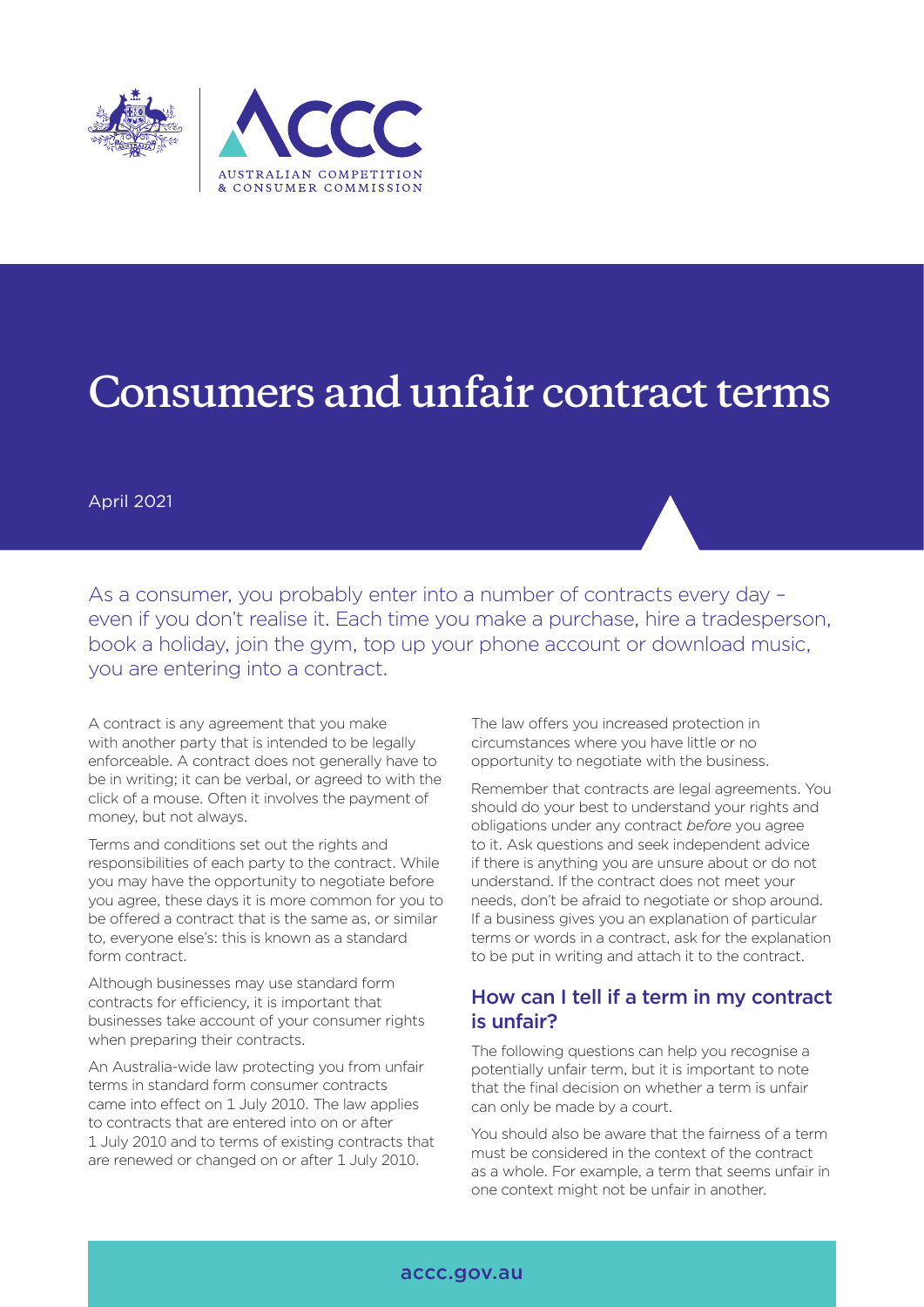- Does the term cause a significant imbalance between your rights and obligations and those of the business?
	- Does the business have more power than you? Are you penalised if the contract is terminated (through no fault of your own) but the business is not penalised? Can the business change important terms of the contract without asking you? Can only the business decide whether the contract has been breached?
- I Is the term **reasonably necessary** to protect the legitimate interests of the business?
	- While it may appear to you that a term is unfair, the business may have a genuine commercial reason for including it. However, it is up to the business to prove to the court that it has a good reason.
- Would the term cause you detriment (financial or non-financial) if the business tried to enforce it?
	- Would you lose money or suffer inconvenience, delay or distress if the term was enforced?
- How transparent is the term?

Can you understand what the term says? Is the term presented clearly and expressed in reasonably plain language? Or is it hidden in fine print or written in complex technical language?

### Are there any terms or contracts that the law does not apply to?

The unfair contract terms law covers most terms in standard form consumer contracts. However, terms in consumer contracts that set the price of, or define, the product or service being supplied are exempt from the test for unfairness.

Terms that are required or permitted by another law, such as terms limiting liability that are permitted by the *Competition and Consumer Act 2010* (Cth) (formerly the *Trade Practices Act 1974* (Cth)), are also exempt.

There are also contracts for certain goods and services that the law does not apply to, including:

- constitutions, including the constitutions of many superannuation funds, companies and managed investment schemes
- contracts for the shipping of goods.

# What can I do if there is an unfair term in my contract?

If you think a term in your contract is unfair and you cannot resolve the issue with the business, you have several options.

#### ACCC, ASIC and state and territory consumer protection agencies

The Australian Competition and Consumer Commission (ACCC) and state and territory consumer protection agencies can provide you with general information on the unfair contract terms law as it applies to everyday goods and services. The Australian Securities and Investments Commission (ASIC) can provide similar information about the unfair contract terms law as it applies to financial products and services, for example, credit card and insurance contracts.

If you have a concern, these agencies may be able to assist you to identify the options available to you to resolve it.

These agencies can also take action through the legal system to have a term declared unfair. If this action is successful, it will result in the term being void. The agencies may also apply to a court for various orders, including compensation for consumers who have suffered loss as a result of an unfair term declared by a court to be unfair.

#### Alternative dispute resolution schemes

Alternative dispute resolution schemes can help consumers to resolve issues with businesses without going to court. Ombudsman services, for example, provide dispute resolution services in many industries, including telecommunications, finance, and energy and water supply services.

#### Take action yourself

If you think a term in your contract is unfair, you can take action through the legal system. This can include legal action to recover money or to seek compensation for damage that you have suffered because of the unfair term. You should consider seeking legal advice before taking up this option. Your lawyer or local community legal centre may be able to provide you with information and assistance.

Remember that only a court can make the final decision about the fairness of a term, and the contract will continue to operate to the extent that it can without the unfair term.